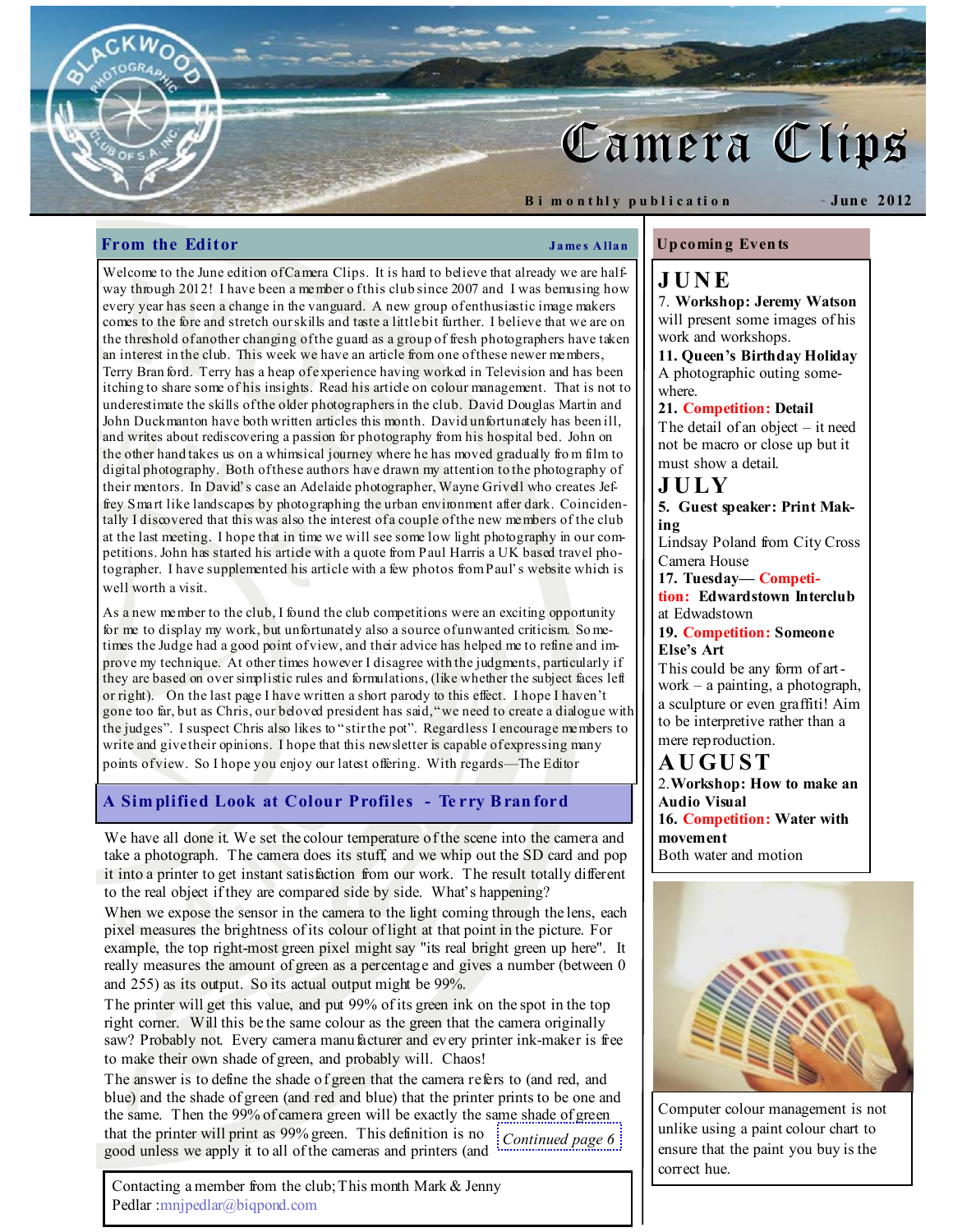# Picture Gallery—Monochrome















This months Picture Gallery features monochrome images from the Flickr page and from competition.

Ursula Orucha—Lovely Walk Yvonne Sears—Victor Tramway Matt Carr—Alleyway David Douglas Martin— Succulents Adrian Hill—Portrait with two cats Ashley Hoff—White walls Heather Connolly—Around the Bend (Melbourne) Eric Budworth—Self Portrait

A number of these images have had acclaim in one form or another. Adrian's portrait had the response "It makes me wish I had a tattoo". Matt's image was followed by a request from a film maker for the location so that he could do some filming in the alleyway. Ashley's "white walls" has had much acclaim from club members who were disappointed that the judge on the night failed to comprehend the innate symmetry of this composition.

I hope that this retrospective will encourage members to continue to explore this rewarding area of photography.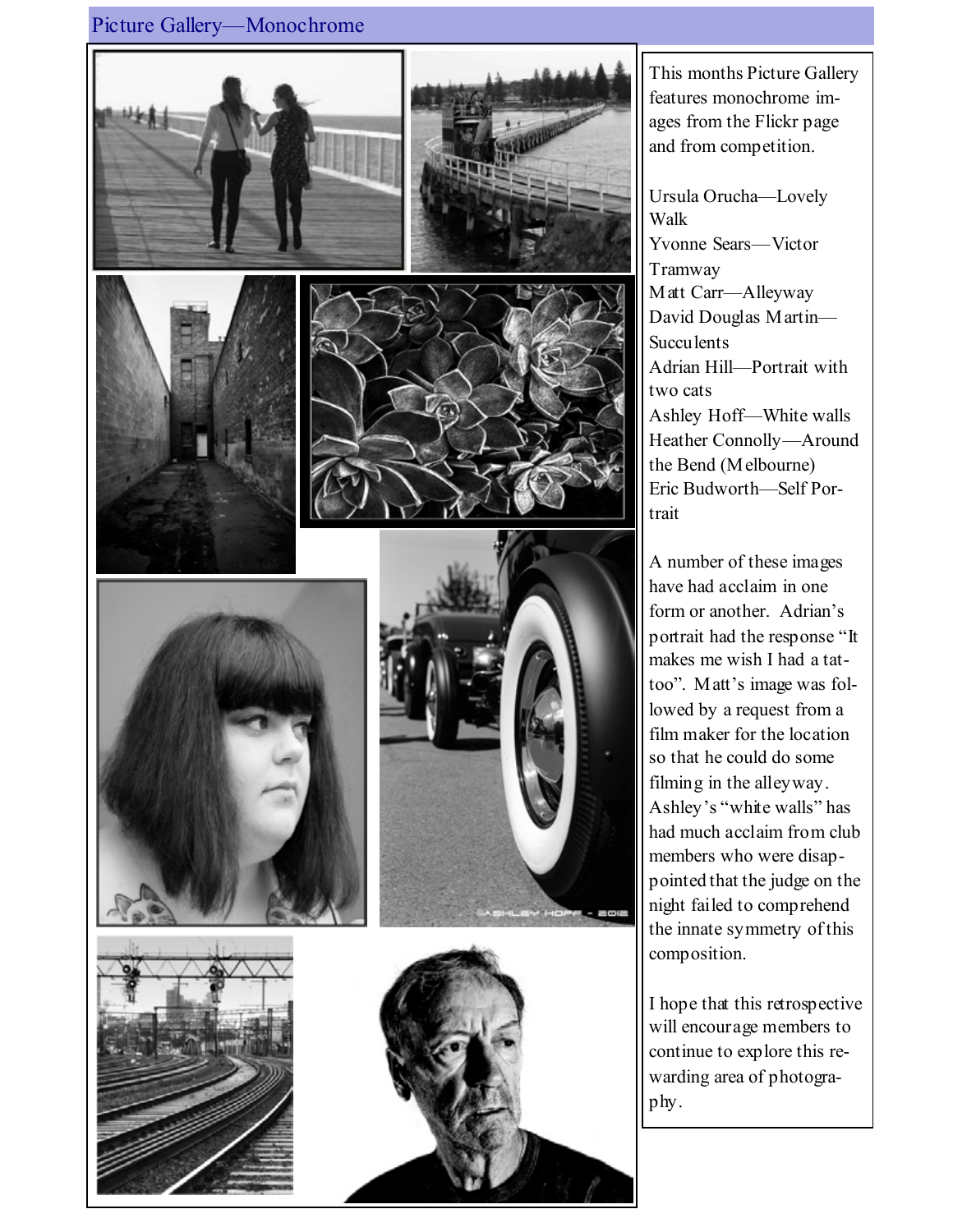## My thou ghts on digital versus film John Du ckman ton

'On a trip to Mongolia I had to convince security in Moscow not to X-ray my 370 rolls of Velvia". Paul Harris, Travel Photographer.

I think most of us have gone through customs at airports in recent years with rolls of film in our bags with fingers crossed hoping that the X-ray damage will be minimal. We even had lead-lined bags to protect our precious film but at some airports they just increase the output to get a clearer picture of the contents. In those days I mainly shot slide film and it was a great learning curve to take pictures using material that only allowed a  $1/3<sup>rd</sup>$  stop in exposure latitude. Shooting hand held without a tripod often meant sacrificing DOF to avoid camera

shake with those slow ASA slide films as well.

Does anyone recall the controversy when autofocus and autoexposure was built into film cameras? "Not serious photographers" and "Lazy" were often heard phrases.

My first SLR was the old Pentax K1000 which had the luxury of a built-in exposure meter, but otherwise purely mechanical. At last I could dispense with those little plastic exposure calculators and stop saving for a fabled Westonmaster IV exposure meter. Some of my best award-winning slides were taken with that camera.

The last film SLR I bought was a Nikon 801s with autofocus, auto exposure and auto film advance – and my level of care diminished somewhat as I didn't have to think  $f11$  at  $125<sup>th</sup>$ , ASA64 anymore. I just loaded the camera and snapped away. I became a snap shooter rather than a true, serious photographer so that when digi-

tal became affordable I was already primed for the change.

As an aside, the Nikon 801s had a digital back added to it but it wasn't sold in any significant numbers.

Before finally indulging in digital I observed what the person in the street was doing. Cameras in phones and cheap Kodak point and shoot cameras were out there long before digital SLRs and gone were those dreadful red eyes in the kids' party photos and Aunty Ethel was pin sharp in the background whereas she was always blurred out when using film.

What is more, those digital phone snaps were popping up on computer screens on the other side of the world within minutes of being taken.

I went through a short period of getting a CD of my pictures at the time of my films being developed and thoroughly enjoyed manipulating my images via Kodak Easyshare and sending copies to my siblings in England.

I took the plunge and bought a Nikon D40 and now a D90 and haven't looked back. Although these cameras are auto everything I seldom use the auto settings preferring to shoot in Aperture Priority or even Manual mode.

It's great to instantly see what I have taken as I can take more shots if the first isn't right. I admit to throwing away 30 out of 36 slides on occasions but now I just hit the delete button at no expense. I can experiment more while the scene is still fresh before me.

Another big plus is that my entire collection is stored in a wallet-sized backup hard drive – I still have dozens of wooden boxes full of slides taking up shelf space at home.

Where am I going with all this? I am saying that digital versus film is about in the same league as a car's electric starter motor versus a crank handle.

But there are problems. Where are the family photo albums of old? Digital phones get lost, stolen or replaced without transferring the contents and hard drives crash on home computers.

I have an old B&W photo on the wall at home. It is a head and shoulder shot o a beautiful young lady printed on white opaque glass. A piece of newspaper was used as backing when it was framed and there is an advert in the paper for a sale 'next year in 1901'. I wonder how many of today's digital images will still be around in 112 years?

Incidentally, the pupils of the portrait have been etched into the glass and the scratches filled with black ink. Is this an early form of selective sharpening?



'On a trip to Mongolia I had to convince security in Moscow not to  $X$ -ray my 370 rolls of Velvia". Paul Harris, Travel Photographer.







Travel Photography of Nepal by Paul Harris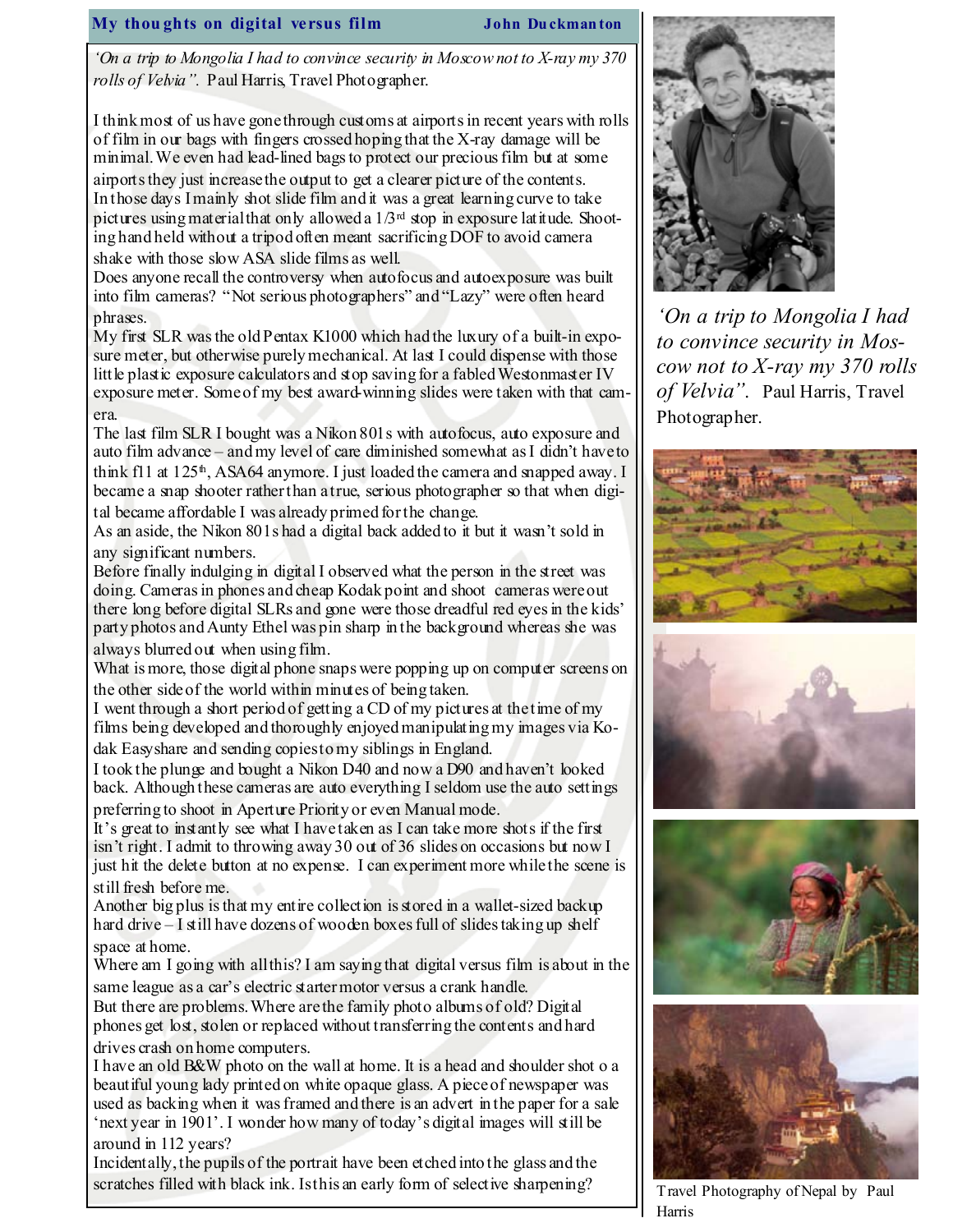# Photoessay— Wayne Grivell—Urban Low Light Photography In April this year David Douglas



Martin sent me an e-mail:

"Hi James,

I've been admiring the work by an Adelaide guy who does some splendid extended exposure shots in poorly lit locations in the city (link below) & wondered if you might have seen it.

http://www.flickr.com/ photos/56462773@N07/ Regards to all, David"

I had a look at the link David sent me and found a photostream of urban low light images that were sharp, expertly exposed and had a dream like quality. They reminded me very much of the paintings by Jeffrey Smart. Wayne Grivell the author has this to say about himself:

"I'm interested in producing 'art' via a camera.

My primary creative interest is visual art and photography for me is one way of expressing how I see the world around me and the world going on in my head.

It's important to understand the technical side of things and yes, gear is important (to a point) but pixel peeping, tech talk and obsessing over the latest model is non-essential to me.

That said, I have collected a few too many attractive lenses and I love my camera - so I'm not immune to the charms of collector's obsession."

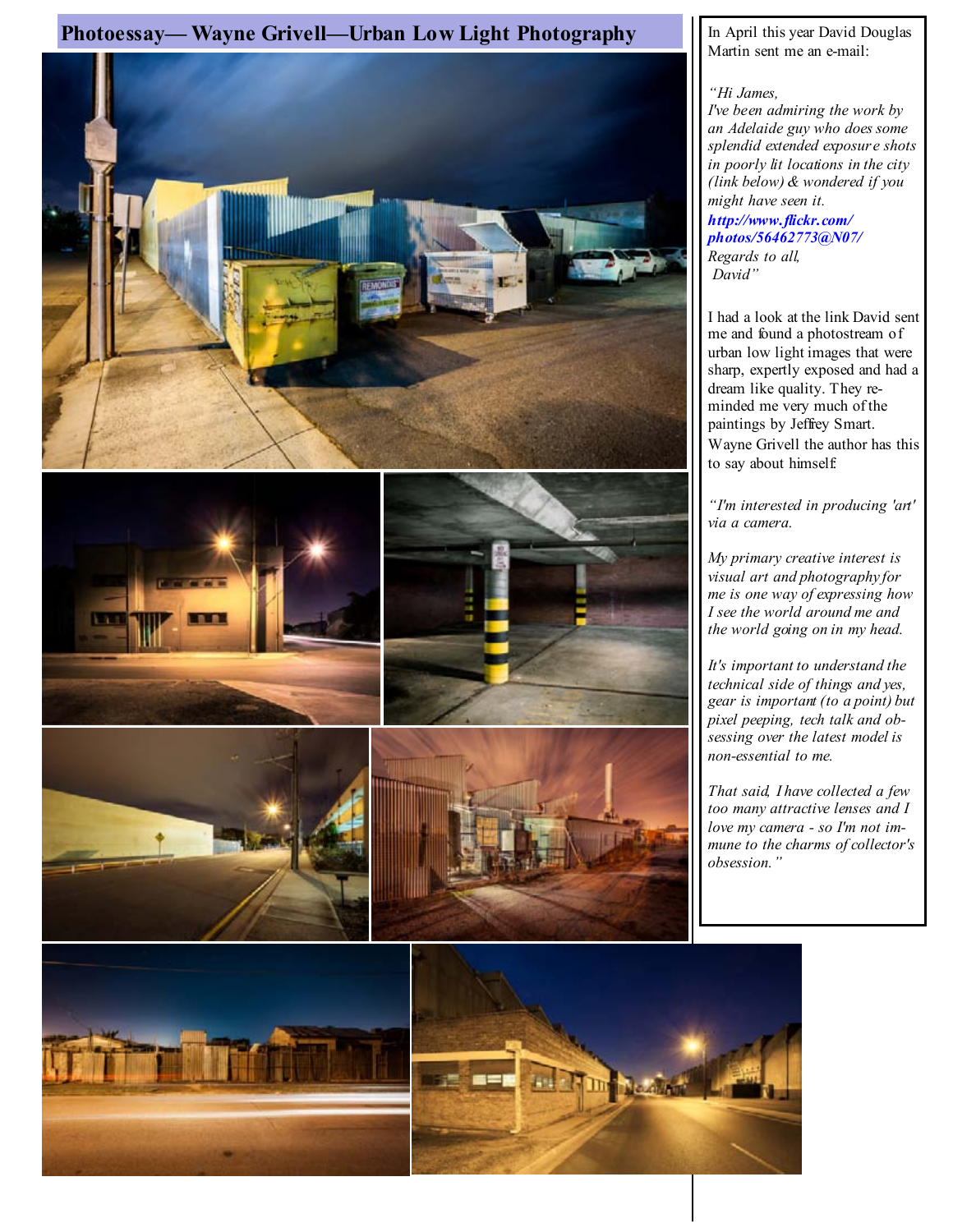#### Ph oto graphers Block — David Douglas Martin

It came unexpectedly, that day when my walk around the wetland at Encounter Waters was taken without a camera, not even a phone cam. It had become a ritual, reaching for the Olympus before setting out on the 1.5km stroll around the reed lined water with its abundance of ducks, purple swamp hens, lapwings, the occasional ibis  $\&$  a flotilla of black swans. Usually the return home would be followed by a cup of coffee while seated at the desktop reviewing the mornings haul of images.

This particular day was different, but worse was to follow as the days stretched into weeks & the realisation dawned that the Olympus had become a less frequent companion. The regular quest for that special image or spur of the moment captures to add to my bank of photo memories had gone off of the radar. As he weeks stretched into months my attendances at club meetings became less frequent & a camera was hardly ever in my hand except to record this or that event, usually of our pets antics or a family snapshot. Later the realisation dawned that the dreaded Photographers Block, a malady that may afflict even the most passionate amongst us, had struck me. In its most advanced state the urge to be creative simply evaporates leaving a void that is largely unrecognised & seldom commented on by ones friends or noticed in periods of retrospection.

How one deals with this affliction is obviously a very personal matter. Sadly

some may remain unaware  $\&$  untroubled while others may be aware that a problem exists but not fully appreciate what it is. A few may even correctly diagnose their condition but not know how to deal with it. It is not the purpose of this article to offer a "one fits all" solution but a brief recount of my own way out may be of assistance to some.

During a recent period of hospitalisation recovering from pneumonia it dawned on me in the wee small hours of one particularly diffi-

cult night that, in addition to the obvious respiratory problems, deprivation of photo opportunities was playing on my mind. The solution became blindingly obvious, I had to reconnect with a camera & regardless of circumstances make the most of every opportunity that may present, even while in the restrictions of my hospital ward. A day or two later I was reunited with my back up camera, a Canon G12, & set about exploring the possibilities that lay in the outside world as seen through the window in my room overlooking the rear of the hospital. Work was in progress on a new building to house a Cancer Unit & a covered ambulance bay. Beyond lay a splash of greenery  $\&$  a distant view of the gulf. All rather muddled  $&$  mostly too far off for the close in shots that I have a preference for so an attempt was made to isolate a few elements in order to create abstract images. The results illustrated here are straight out of camera with no more than minor cropping to improve composition & sharpening, borders were added for effect. I am happy with the results of the exercise but even more delighted feeling that, in some measure, the creative urge has returned.

It is my fervent hope that no one reading this should ever find that they have lost the urge to pursue their photographic interests but should Photographs Block strike  $\&$ , perchance, this short story is remembered, it may provide some small inspiration to overcome a temporary lapse of commitment. Finally, always carry a camera, shoot at every opportunity & above all, enjoy your photography!









It Goes There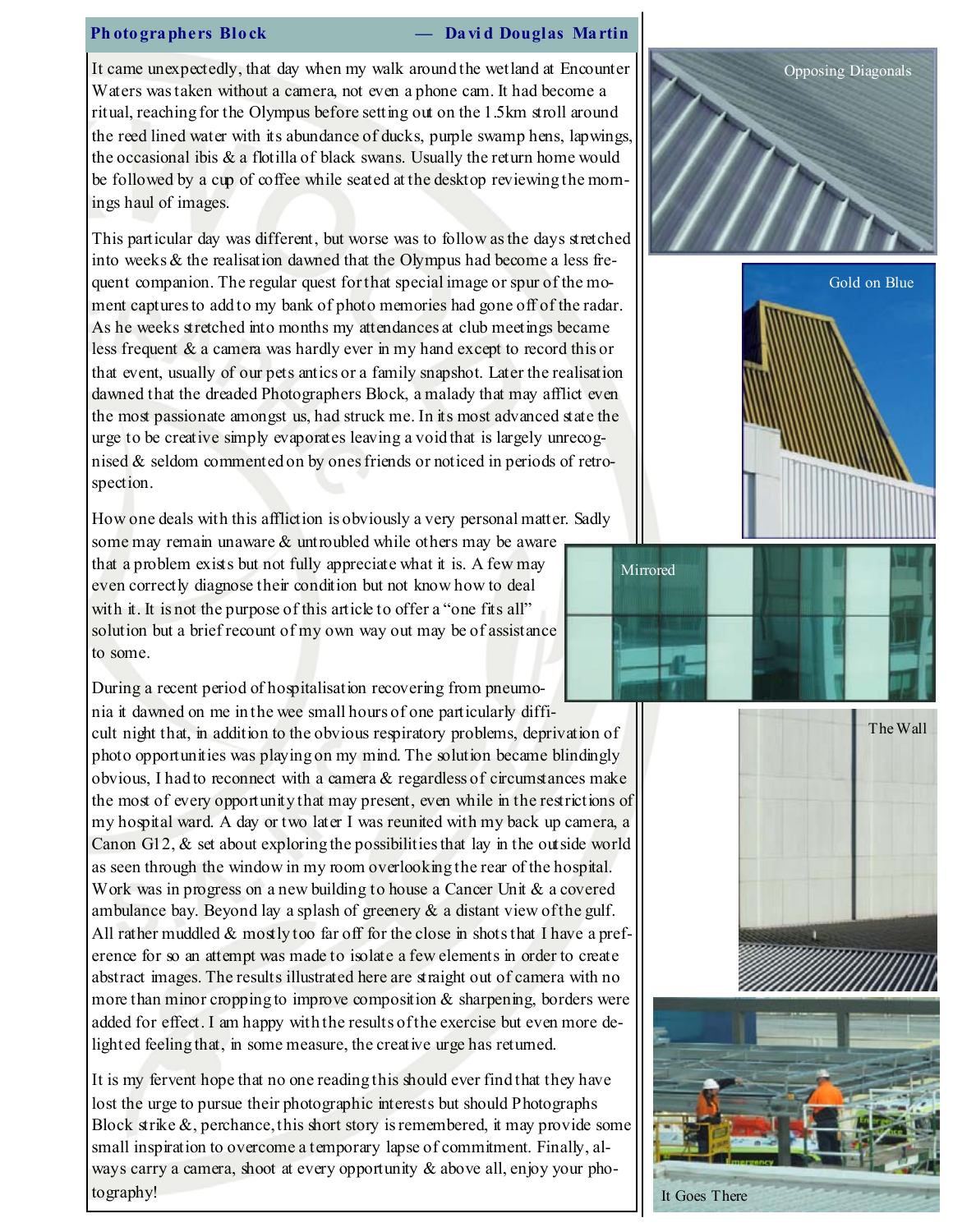# A Sim plified Look at Colour Profiles - Te rry B ran ford

From page 1

monitors) that we use, so we call it a "profile" and provide each piece of apparatus with its own "profile". The reference colours in the camera are defined, and the printers' colours are compared to the same reference. For example, the camera might see pure red and output a pixel of 100% red. The printer's red ink, however, might be a redder red, so the printer profile might tell the printer to print less red, say 90% red, to give the same colour. Tra-La; the printer prints the same colour that the camera sees! The technical term is that both are set to the same "colour space". As another benefit, the computer monitor that we us to Photoshop the picture has its own profile, and adjusts it's display to give the same colour (work in the same colour space) as the printer!

But Fred, a well known cheapskate, buys a cheap printer, secure in the knowledge that he has installed its profile correctly, and confidently prints out his pictures of tropical sunsets. He is disappointed that his reds do not print out anywhere near as red as they display on his employers (expensive) Apple Cinema Display monitor. What has happened here?

This is example of the red in the photograph being a stronger red than the watered down red in Fred's printer. Even at full (100%) red, the printer cannot reproduce the redness for the red sunset. This is called a gamut error. The red shade is outside the gamut (range) of colour that the printer can reproduce. Nothing Fred can do here, except buy different ink for his printer, and install a new profile to go with his ink.

But hey, how about if the red shade was within the printer gamut (no gamut error) but the final photograph is still not red enough compared to the original sunset. . Can the camera have a gamut error?

Sure can. Most cameras default to a profile called sRGB. This sets rather insipid red, green and blue tonings as reference standards, and colours in the scene can easily be stronger than the camera can describe. Hobbyist cameras generally give another option to help, called Adobe RGB (1998). This sets stronger colours as the reference, and allows the camera to describe a wider range (gamut) of colours. Professionals can choose a range of profiles, the most common being proPhoto, which uses stronger reference colours again, and can describe accurately an even wider gamut of colour. Wow. Now we have even more settings to get right. Our cameras must be set to the correct profile to get the range of colours standardised (work in the correct colour space). The monitor that we view the photo on, and the printer that we print the photo on, must work in the same colour space.

The good news? Do all that (and get it right) and the pictures will be as close as possible to the colour of the original scene, if we get the exposure right, choose the right ISO, treat the data correctly, and well, there are still a few variables. How about the white point of the printer? The printer shows white as an absence of ink, i.e., the papers colour will represent white in the final photograph, so the profile of the printer will have to change every time the ink changes or the paper changes- matte paper will have a different printer profile than gloss paper!

Still got a difference between the photograph as printed and the original scene? Are you looking at the print in light of the correct colour temperature? The print reflects ambient light from its surface to represent white. The monitor emits light. Its profile will cause it to emit white light of daylight colour temperature (actually 5000K in the printing industry) to represent white in the photograph. If we work under incandescent light, the print will reflect incandescent (3000K) light to represent white where the monitor will emit daylight (5000K) to represent the same colour. This also explains why we should work under the correct lighting conditions as well as use the correct monitor profile when we adjust colours in a photograph.

#### Further reading;

The Photographers Guide to Color Management- Phil Nelson (Amherst Media) The Digital Photography Workflow Handbook Steinmueller and Gulbins (Steinmueller Photo)

Adobe Photoshop for Photographers-Martin Evening (Focal Press) Real World Adobe Photoshop CS5 for Photographers –Conrad Chaves (Peachpit Press)

### **GLOSSARY**

Colour profile—a set of parameters for a specific device (eg monitor or printer) allowing the computer to predict how colours will be displayed on that device.

Colour space—The way in which colour will be represented within the computer. The quality is largely determined by how many bits of information are used .

Gamut—The number of colours and the breadth of the colour spectrum that can be represented by a colour space. If the number of colours is too small you might get banding patterns. If the breadth is too small you loose brilliance from the most intense colours in the image.

Gamut Error—A mismatch between two colour spaces with different gamuts. For instance the gamut that can be seen on a monitor is quite different to what can be produced on a print from a printer.

sRGB—an 8 bit colour space (256 shade of red, green and blue) devised by Microsoft in 1996 to standardize colour management of commercially available monitors. This colour space omits many hues that can be seen by the human eye.

Adobe RGB—Colour space devised by Adobe to include more of the hues possible from the 4 inks used in a standard printer (Cyan Magenta, Yellow Black) This colour space has a greater range of cyan-green colours than sRGB, but still falls well short of what is discernable to the human eye. (around 50%)

proPhoto RGB—Colour space devised by Kodak to encompass 90% of discernable surface colours. In order to get such a wide gamut, they mapped outside of the visible spectrum such that 13% of the colours are purely imaginary.

White point—The point at which the colour profile indicates there is white light. In reality this may not be white at all. It could be slightly grey or yellow or green. An incorrect white point can create a colour cast, where all colours in the gamut are tainted. It is amazing how the human eye will compensate for even quite severe white point distortions.

Temperature setting / Kelvin—A piece of iron heated in a forge, will glow a different colour according to the temperature of the metal. This range of colours is used to describe the colour of different light sources. For some bizarre reason the lower temperature settings (3000K) produce warm colours—red and yellow, while the higher temperatures (5000K) produce cool colours blue and green. (Psychologically we associate blues and greens with the cooling effects of water or vegetation.)